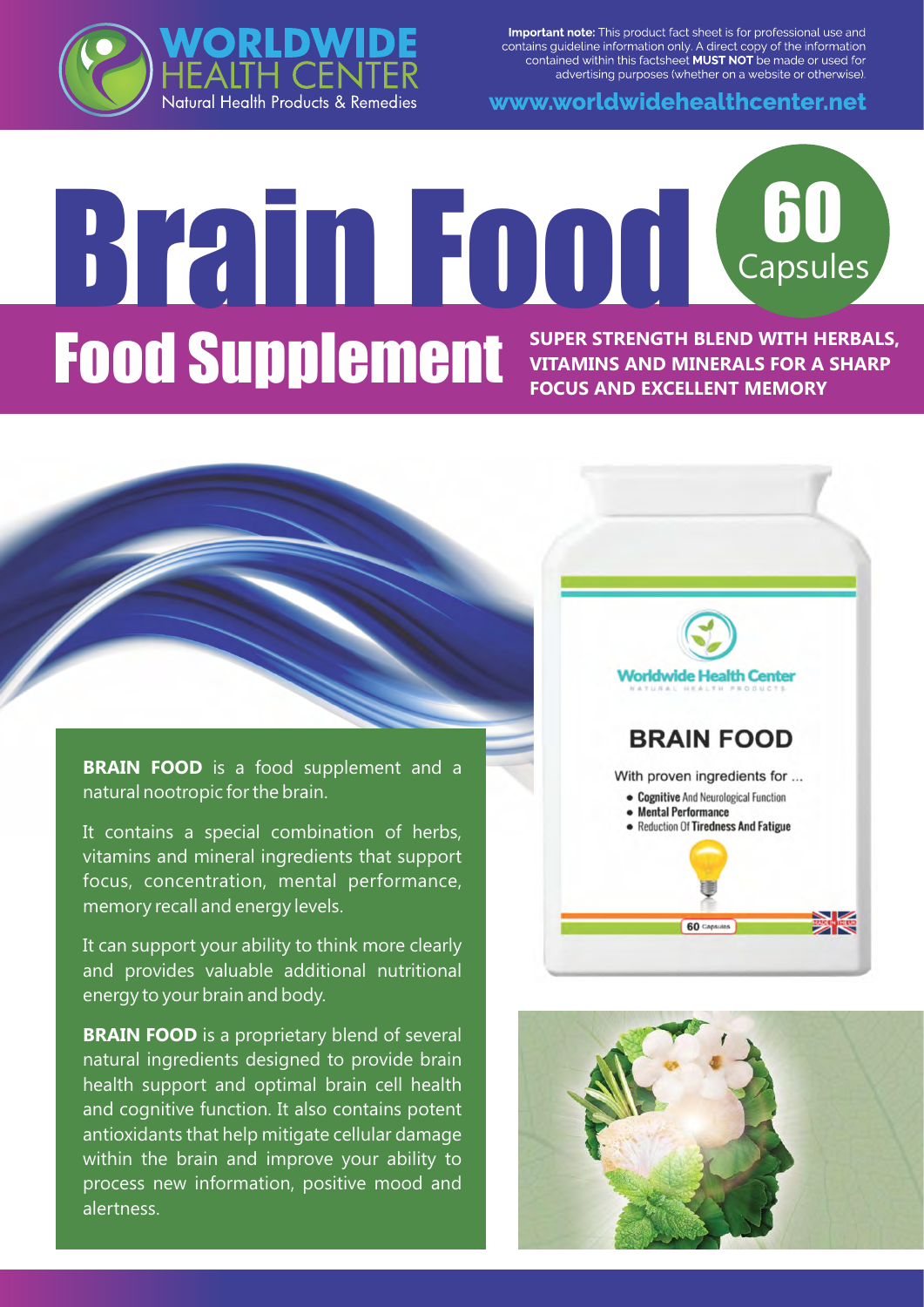#### **Each serving (2 capsules) provides:**

Korean Panax Ginseng – 480 mg Guarana extract – 400 mg Bacopa Monnieri Extract – 300 mg Ginkgo leaf extract – 300 mg Ashwagandha Extract – 200 mg Green tea extract – 200 mg Caffeine Anhydrous pure – 100 mg L-Theanine – 100 mg L-Tyrosine – 100 mg N-Acetyl L-Carnitine – 100 mg Rosemary Leaf Extract – 100 mg Dososahexaenoic acid (DHA) – 50 mg Choline – 38 mg Phosphatidylcholine – 12 mg Cinnamon extract – 10 mg Curcumin – 10 mg Vitamin B3 -Niacin – 10 mg Phosphatyl Serine – 8 mg Vitamin B5 Panthothenic acid – 8 mg Black pepper extract – 6 mg  $Zinc-3$  mg Vitamin B12 Pure – 200 μg Folic acid - 200 μg Iodine – 45 μg

**Ingredients:** Docosahexaenoic acid (DHA) (Vegetable Source) (**Soya**, **Milk**), Capsule Shell: Hydroxypropyl Methylcellulose (HPMC), Brown Rice Flour, N-Acetyl L-Carnitine, Caffeine Anhydrous Pure, L-Theanine, L-Tyrosine, Guarana Extract (Starch), Choline Bitartrate, Anti-caking Agent: Magnesium Stearate (vegetable source), Phosphatidyl Serine (**Soya**), Phosphatidylcholine (**Soya**), Ashwagandha Extract, Bacopa Monnieri Extract, Green Tea Extract (95% Polyphenols), Korean Panax Ginseng Extract 80% Ginsenocides, Turmeric 95%, Rosemary Leaf Extract, Nicotinamide (Niacin), Zinc Citrate, Pantothenic Acid (D-Calcium Panthonate), Black Pepper Extract 95% Piperine, Ginkgo Leaf Extract (Starch), Cinnamon Extract, Vitamin B12 Pure (Cyanocobalamin), Folic Acid, Potassium Iodide

**ALLERGY ADVICE:** for allergens, see ingredients in **bold**

**Directions:** Take 2 capsules with a glass of water when requiring an energy boost. For best results, take 45 minutes before food or 90 minutes after food. No more than 4 capsules per day.

#### **CAUTION:**

Do not exceed the recommended daily intake.

Food supplements should not be used as a substitute for a varied diet and healthy lifestyle.

Consult your doctor before taking supplements or changing your diet.

**\*These statements have not been evaluated by the FDA or EFSA. This product is not intended to diagnose, treat, cure or prevent any disease.**

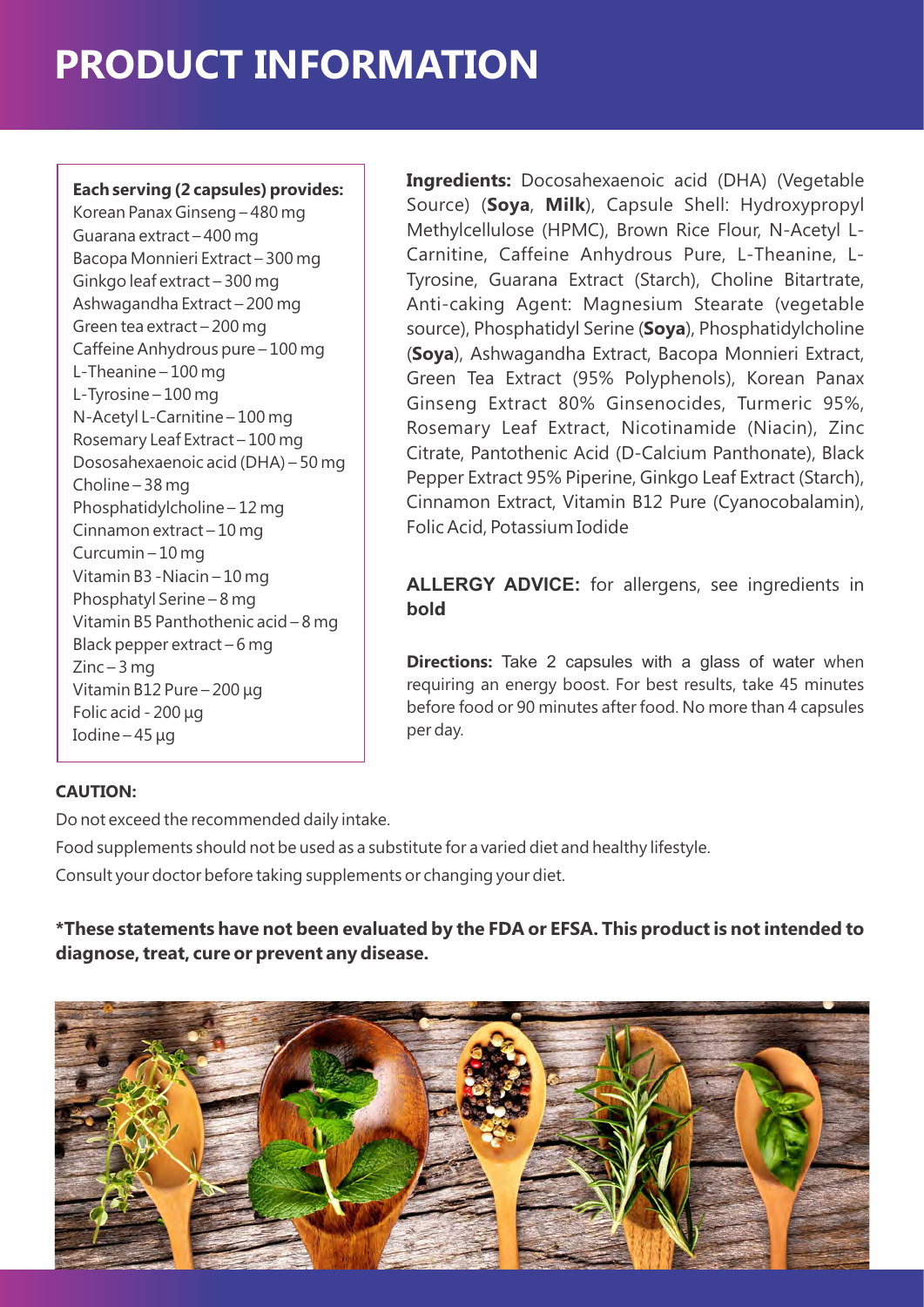### **ABOUT THE INGREDIENTS**

Ø **Zinc:** Zinc contributes to the maintenance of normal bones, the normal function of the immune system, the protection of cells from **oxidative stress**, the maintenance of normal hair, nails and skin, normal DNA synthesis, normal acid-base metabolism, normal carbohydrate metabolism, normal **cognitive function**, normal fertility and reproduction, normal macronutrient metabolism, normal metabolism of fatty acids, normal metabolism of vitamin A, normal protein synthesis, the maintenance of normal testosterone levels in the blood, the maintenance of normal vision and it has a role in the process of cell division.

Ø **Vitamin B12 (cyanocobalamin):** Vitamin B12 contributes to normal energy-yielding metabolism, normal **functioning of the nervous system**, normal homocysteine metabolism, normal **psychological function**, normal red blood cell formation, normal function of the immune system, the **reduction of tiredness and fatigue** and it has a role in the process of cell division.

Ø **Vitamin B3 (niacin):** Vitamin B3 contributes to normal **psychological function**, normal energyyielding metabolism, normal functioning of the nervous system, the maintenance of normal mucous membranes, the maintenance of normal skin and the **reduction of tiredness and fatigue**.

Ø **Vitamin B5** (**pantothenic acid):** Vitamin B5 contributes to normal energy-yielding metabolism, normal **mental performance**, normal synthesis and metabolism of steroid hormones, vitamin D and **some neurotransmitters**, and the reduction of tiredness and fatigue.

Ø **Folic acid:** Folic acid contributes to normal **psychological function**, the normal function of the immune system, the **reduction of tiredness and fatigue**, normal homocysteine metabolism, normal amino acid synthesis, normal blood formation, the process of cell division and maternal tissue growth during pregnancy.

Ø **Choline:** Choline is a water-soluble nutrient. It is usually grouped within the B-complex vitamins. Humans cannot produce choline, and therefore must source it through their diet. Choline contributes to normal lipid metabolism.

Ø **Iodine:** Iodine contributes to normal energy-yielding metabolism, the normal production of thyroid hormones and normal thyroid function.

Ø **Panax ginseng:** Ginseng is any one of the 11 species of slow-growing perennial plants with fleshy roots, belonging to the genus *Panax* of the family *Araliaceae*. Panax ginseng is the botanical cousin of Siberian ginseng. The Panax ginseng used in this food supplement is of the Korean variety.

Ø **Guarana:** Originally discovered by an Amazonian tribe (the Guaranis, who the fruit was named after), *Paullinia cupana* (guarana) contains 3 - 7% caffeine from guaranine (coffee contains between 1 and 2%). However, while this substance is chemically identical to caffeine, it has one key difference: its stimulating component is released more slowly.